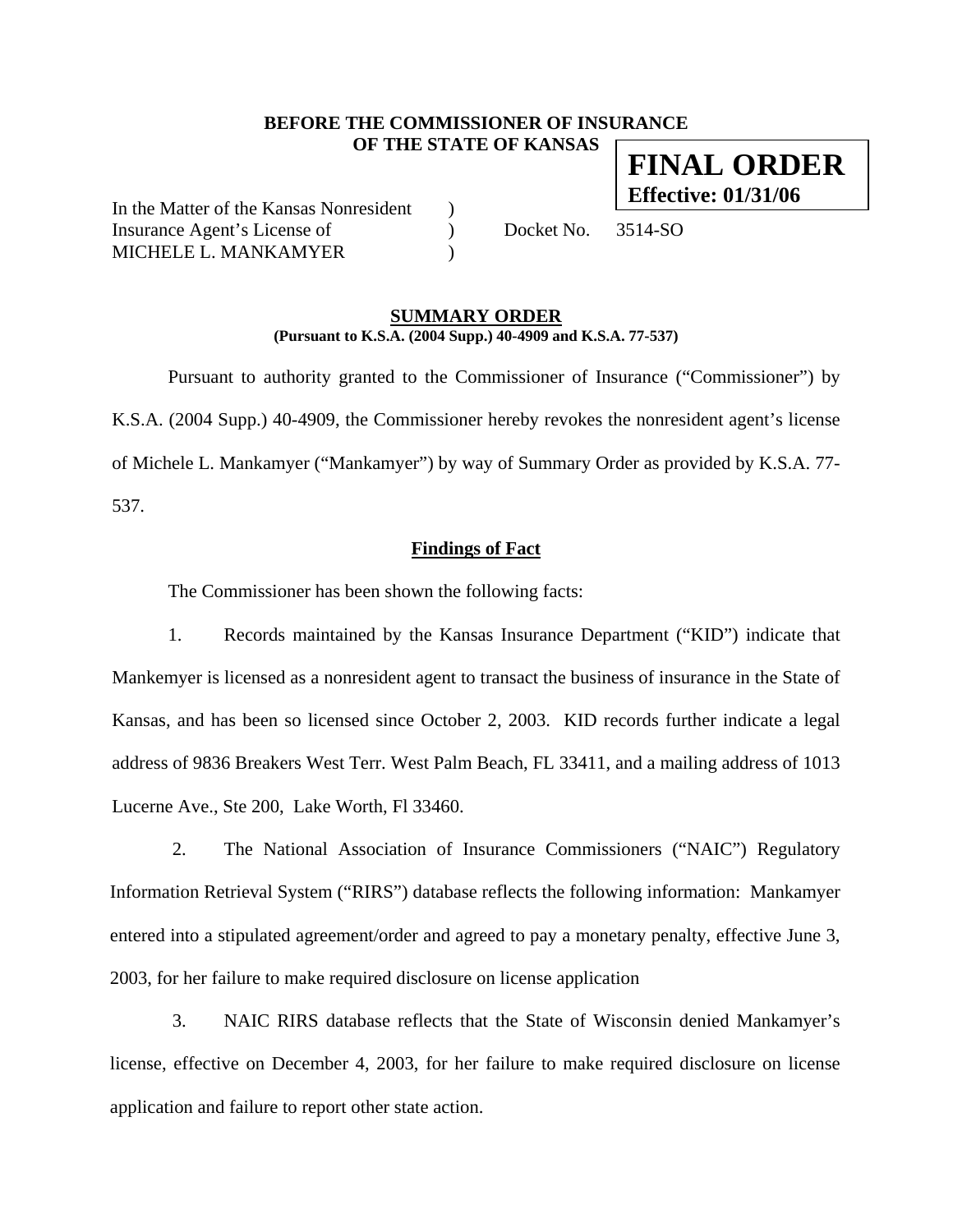4. NAIC RIRS database also indicates that Mankamyer entered into a settlement agreement with the State of Virginia, on March 5, 2004, agreeing to cease and desist from violations of Virginia insurance code.

5. NAIC RIRS database further indicates that Mankamyer entered into a consent order for monetary penalty with the State of Mississippi, effective on June 7, 2004, for making misstatement on her license application.

6. NAIC RIRS database reflects further that Mankamyer entered into a consent order of license probation and monetary penalty with the State of New Hampshire, effective on September 15, 2004, for making misstatement on license application regarding criminal proceedings.

7. NAIC RIRS database shows that Mankamyer also entered into a consent order for monetary penalty with the State of South Dakota, effective on November 15, 2004, for making misstatement on application and failure to report other state action.

8. NAIC RIRS database also shows that the State of Iowa revoked Mankamyer's license, effective March 24, 2005, for her failure to make required disclosure on license application and failure to report other state action.

9. NAIC RIRS database further shows that the State of Minnesota imposed civil penalty against Mankamyer, effective October 5, 2005, for making misstatement on license application.

10. NAIC RIRS database also reveals that Mankamyer entered into a consent order with the State of Massachusetts, on November 15, 2005, agreeing to cease and desist from violations of Massachusetts insurance code and to pay a monetary penalty for her failure to make required disclosure on license application and failure to report other state action within 30 days.

2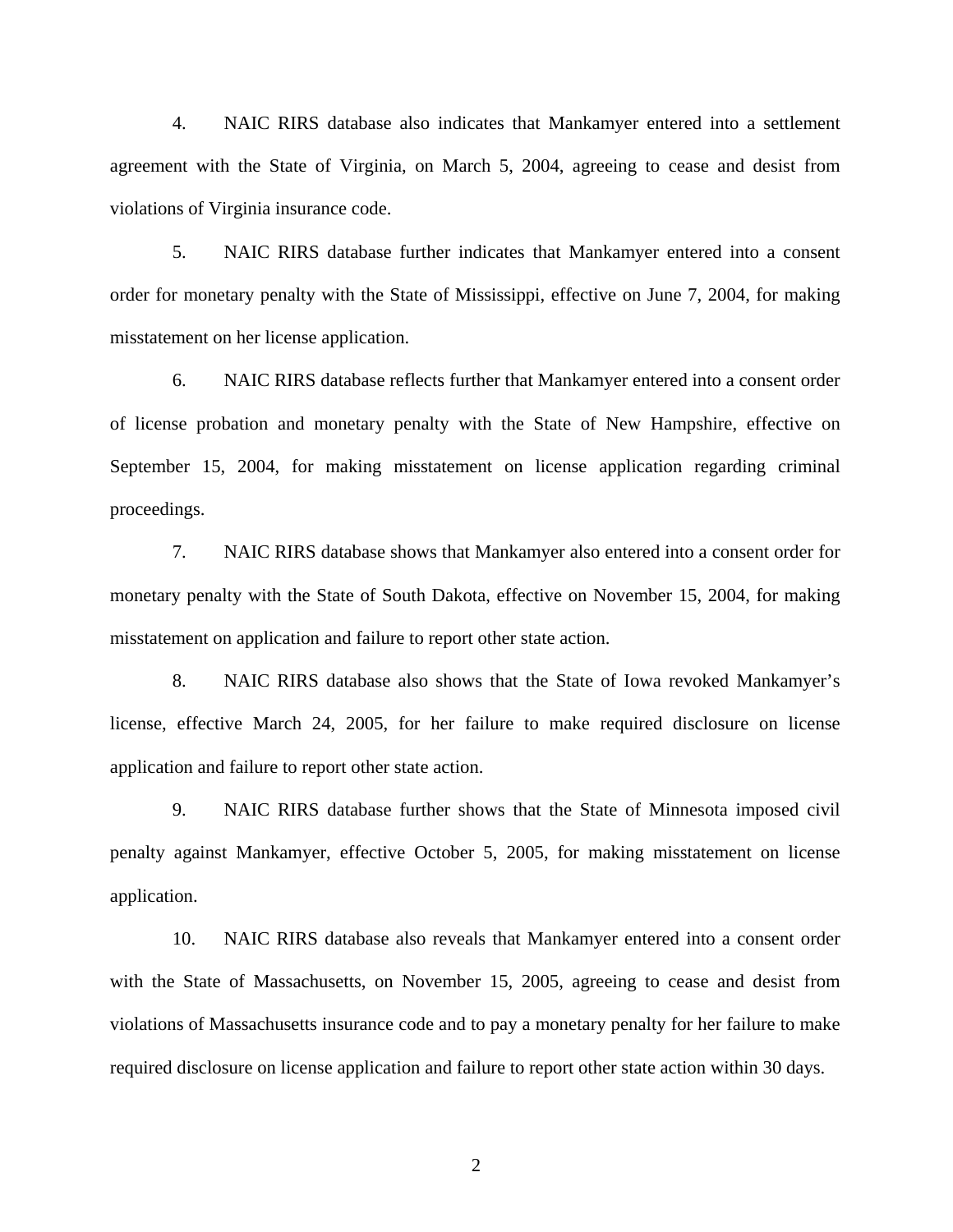11. By letter of November 28, 2005, the KID attempted to contact Mankamyer at her mailing address of record for an explanation of the above-stated actions, with notice that failure to respond to KID may impact the status of her Kansas license.

12. To date, KID has not received any explanation from Mankamyer regarding the all above-stated actions taken by states of Hawaii, Wisconsin, Virginia, Mississippi, New Hampshire, South Dakota, Iowa, Minnesota and Massachusetts.

#### **Applicable Law**

13. K.S.A. (2004 Supp.) 40-4909(a) provides, in relevant part:

"The commissioner may deny, suspend, revoke or refuse renewal of any license issued under this act if the commissioner finds that the applicant or license holder has . . . (2) Violated: (A) Any provision of chapter 40 of the Kansas Statutes Annotated, and amendments thereto, or any rule and regulation promulgated thereunder; (B) any subpoena or order of the commissioner; . . . (9) Had an insurance agent license, or its equivalent, denied, suspended or revoked in any other state, district or territory." K.S.A.  $(2004$  Supp.)  $40-4909$ (a).

14. Administrative regulations require that a person licensed in this state as an insurance agent shall, within 30 days of the occurrence, report enumerated events to the Commissioner. Among these events are disciplinary action against the agent's license by the insurance regulatory official of any other state or territory and a change of address. K.A.R. § 40- 7-9.

15. The Commissioner may revoke any license issued under the Insurance Agents Licensing Act if the Commissioner finds that the insurable interests of the public are not properly served under such license. K.S.A. (2004 Supp.) 40-4909(b).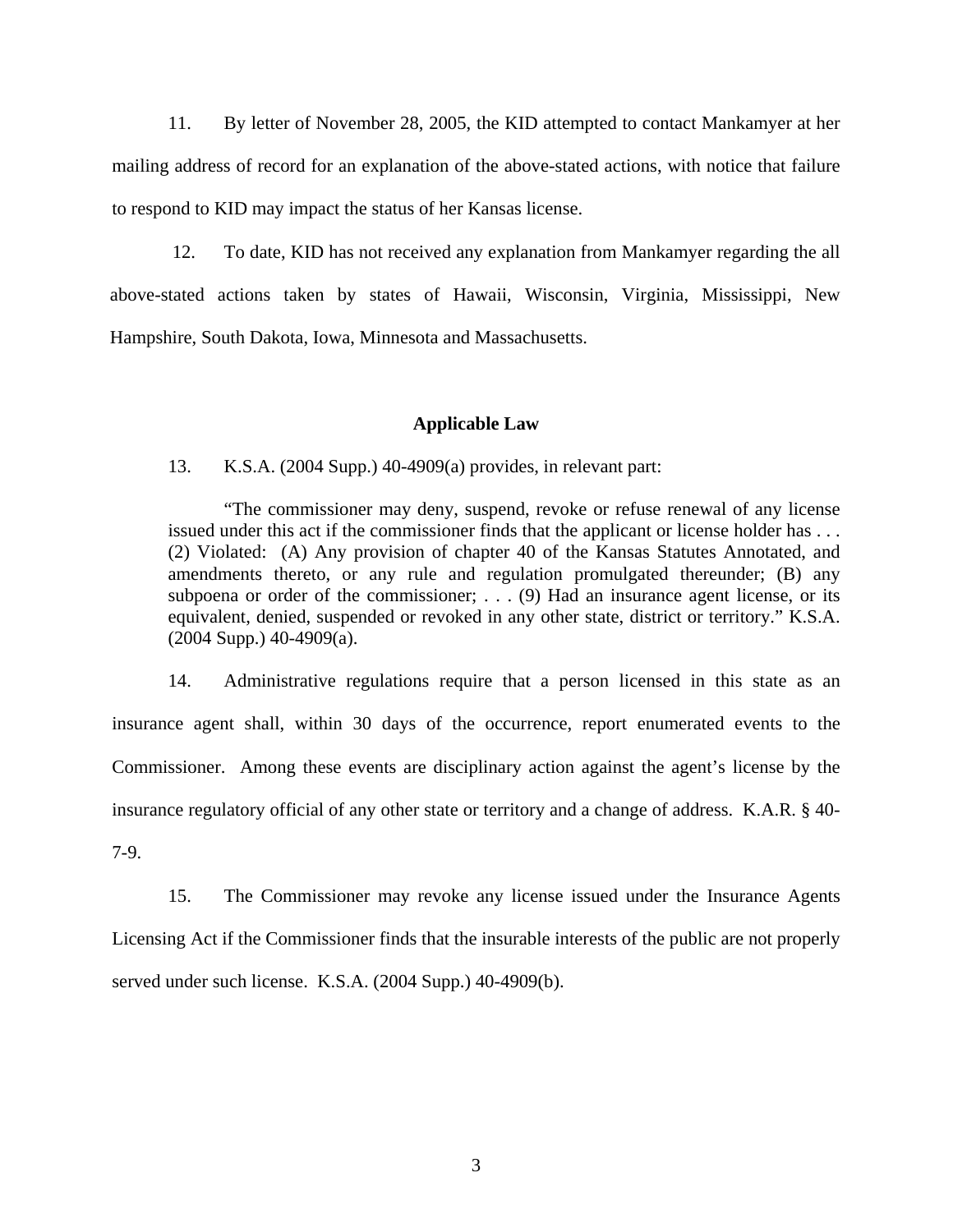#### **Conclusions of Law**

16. The Commissioner has jurisdiction over Mankamyer as well as the subject matter of this proceeding, and such proceeding is held in the public interest.

17. The Commissioner finds that Mankamyer's Kansas license may be revoked solely because she has had a license revoked in another state.

18. In addition, the Commissioner finds that Mankamyer failed to respond KID's inquiry about the state actions against her licenses in Hawaii, Wisconsin, Virginia, Mississippi, New Hampshire, South Dakota, Iowa, Minnesota and Massachusetts, despite clear notice that failure to do so may impact the status of her Kansas license, thereby violating the equivalent of a subpoena or order of the Commissioner.

19. The Commissioner further concludes that Mankamyer violated the administrative regulation requiring a licensed agent to report disciplinary action by other states within 30 days by failing to report the disciplinary actions in Hawaii, Wisconsin, Virginia, Mississippi, New Hampshire, South Dakota, Iowa, Minnesota and Massachusetts.

20. Accordingly, the Commissioner concludes that sufficient grounds exist for the revocation of the insurance agent's license of Michele L. Mankamyer pursuant to K.S.A. (2004 Supp.) 40-4909(a).

21. Moreover, the Commissioner finds that Mankamyer has demonstrated irresponsibility in the conduct of business by failing to report the disciplinary actions taken by Hawaii, Wisconsin, Virginia, Mississippi, New Hampshire, South Dakota, Iowa, Minnesota and Massachusetts to KID, and her insurance agent's license should be revoked pursuant to K.S.A. (2004 Supp.) 40-4909(b) for the protection of the insurable interests of the public.

4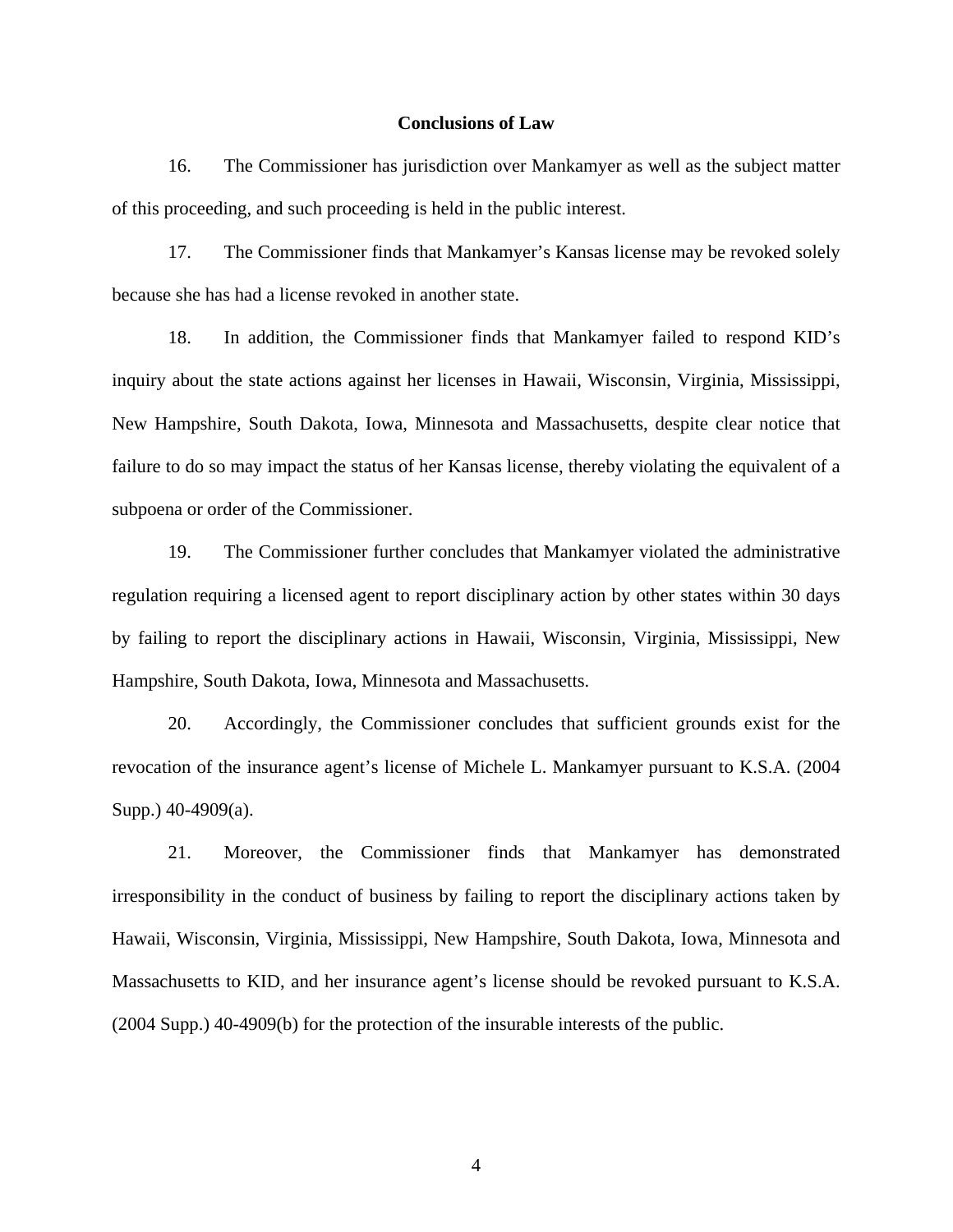22. Based on the facts and circumstances set forth herein, it appears that the use of summary proceedings in this matter is appropriate, in accordance with the provisions set forth in K.S.A. 77-537(a), in that the use of summary proceedings does not violate any provision of the law and the protection of the public interest does not require the KID to give notice and opportunity to participate to persons other than Michele L. Mankamyer.

**IT IS THEREFORE ORDERED BY THE COMMISSIONER OF INSURANCE THAT** the Kansas non-resident insurance agent's license of Michele L. Mankamyer is hereby **REVOKED**.

#### **Notice and Opportunity for Hearing**

Michele L. Mankamyer, within fifteen (15) days of service of this Summary Order, may file with the KID written request for a hearing on this Summary Order, as provided by K.S.A. 77-542. In the event a hearing is requested, such request should be directed to John W. Campbell, General Counsel, Kansas Insurance Department, 420 S.W. 9<sup>th</sup> Street, Topeka, KS 66612.

 Any costs incurred as a result of conducting any administrative hearing shall be assessed against the agent/agency who is the subject of the hearing as provided by K.S.A. 40-4909(f). Costs shall include witness fees, mileage allowances, any costs associated with the reproduction of documents which become part of the hearing record, and the expense of making a record of the hearing.

If a hearing is not requested, this summary order shall become effective as a Final Order, without further notice, upon the expiration of the fifteen-day period for requesting a hearing. The Final Order will constitute final agency action in this matter.